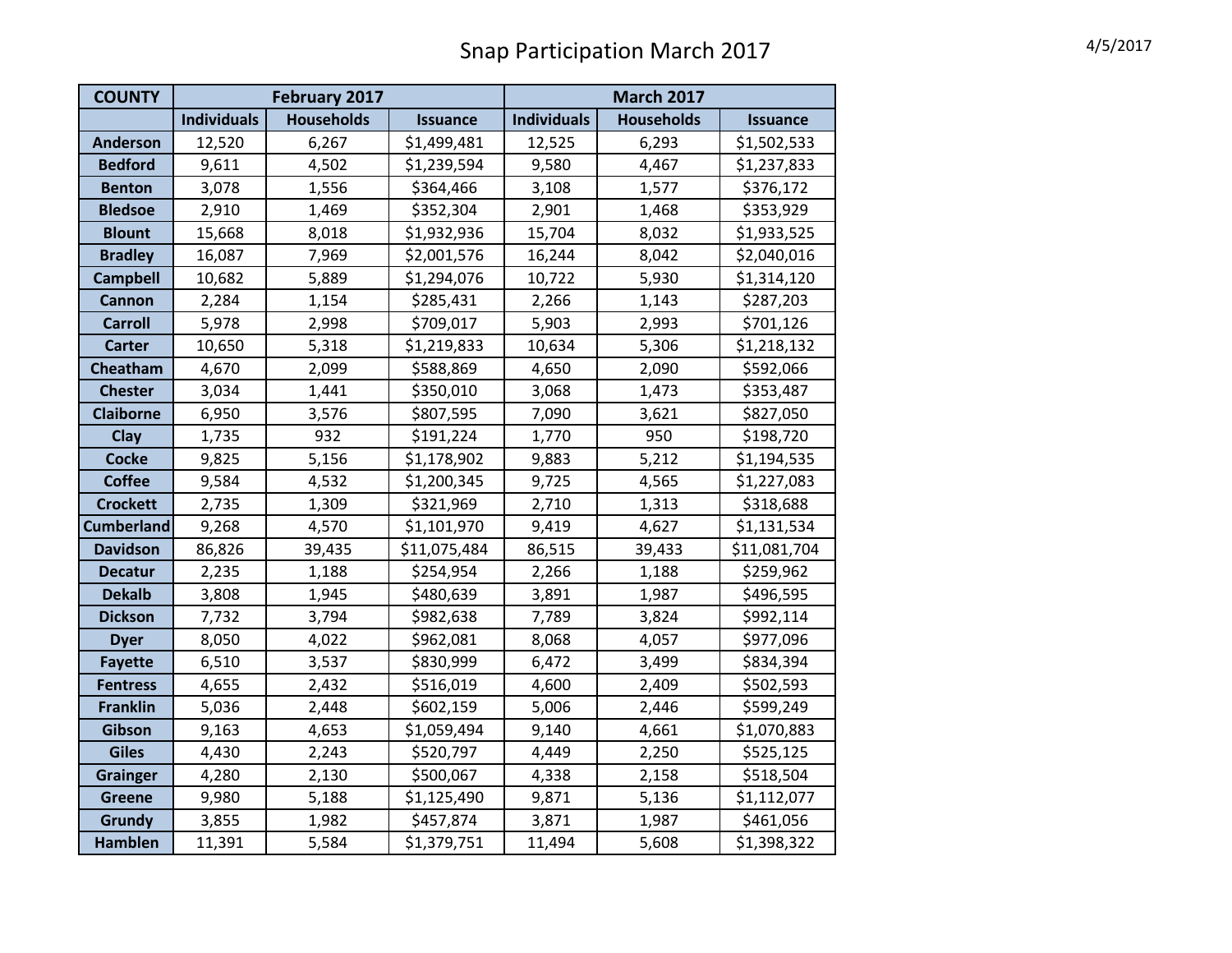## Snap Participation March 2017 4/5/2017

|                   | February 2017      |                   |                 | <b>March 2017</b>  |                   |                 |
|-------------------|--------------------|-------------------|-----------------|--------------------|-------------------|-----------------|
| <b>COUNTY</b>     | <b>Individuals</b> | <b>Households</b> | <b>Issuance</b> | <b>Individuals</b> | <b>Households</b> | <b>Issuance</b> |
| <b>Hamilton</b>   | 51,192             | 26,270            | \$6,609,805     | 51,698             | 26,613            | \$6,713,257     |
| <b>Hancock</b>    | 2,490              | 1,324             | \$288,530       | 2,519              | 1,341             | \$293,955       |
| <b>Hardeman</b>   | 5,614              | 2,929             | \$684,607       | 5,630              | 2,926             | \$687,555       |
| <b>Hardin</b>     | 5,787              | 3,053             | \$676,552       | 5,818              | 3,070             | \$688,120       |
| <b>Hawkins</b>    | 11,121             | 5,427             | \$1,297,729     | 11,151             | 5,464             | \$1,298,144     |
| Haywood           | 4,759              | 2,572             | \$563,998       | 4,709              | 2,540             | \$564,308       |
| Henderson         | 5,724              | 2,947             | \$669,681       | 5,754              | 2,980             | \$679,059       |
| <b>Henry</b>      | 6,664              | 3,303             | \$808,130       | 6,623              | 3,298             | \$818,927       |
| <b>Hickman</b>    | 4,901              | 2,342             | \$602,527       | 4,853              | 2,341             | \$596,407       |
| <b>Houston</b>    | 1,391              | 654               | \$161,699       | 1,392              | 646               | \$164,932       |
| <b>Humphreys</b>  | 2,928              | 1,405             | \$354,218       | 2,972              | 1,416             | \$365,290       |
| <b>Jackson</b>    | 2,378              | 1,275             | \$279,880       | 2,417              | 1,302             | \$291,626       |
| <b>Jefferson</b>  | 8,526              | 4,104             | \$999,042       | 8,522              | 4,141             | \$1,007,513     |
| Johnson           | 3,734              | 2,081             | \$435,366       | 3,742              | 2,086             | \$442,841       |
| <b>Knox</b>       | 52,283             | 26,047            | \$6,376,280     | 52,862             | 26,336            | \$6,488,160     |
| Lake              | 2,006              | 1,110             | \$242,977       | 1,993              | 1,098             | \$245,784       |
| <b>Lauderdale</b> | 6,620              | 3,345             | \$798,673       | 6,588              | 3,331             | \$803,728       |
| Lawrence          | 7,093              | 3,408             | \$813,481       | 7,084              | 3,443             | \$814,346       |
| <b>Lewis</b>      | 2,062              | 1,045             | \$235,293       | 2,045              | 1,041             | \$241,119       |
| Lincoln           | 5,055              | 2,392             | \$601,199       | 5,021              | 2,383             | \$599,127       |
| Loudon            | 5,756              | 2,682             | \$686,425       | 5,720              | 2,678             | \$689,204       |
| <b>Macon</b>      | 5,462              | 2,556             | \$657,917       | 5,493              | 2,571             | \$665,536       |
| <b>Madison</b>    | 17,039             | 8,464             | \$2,054,506     | 17,180             | 8,561             | \$2,084,593     |
| <b>Marion</b>     | 5,430              | 2,729             | \$676,706       | 5,432              | 2,730             | \$684,427       |
| <b>Marshall</b>   | 4,324              | 2,024             | \$516,016       | 4,346              | 2,034             | \$519,856       |
| <b>Maury</b>      | 11,424             | 5,532             | \$1,405,854     | 11,395             | 5,524             | \$1,411,954     |
| <b>Meigs</b>      | 2,523              | 1,278             | \$311,426       | 2,547              | 1,283             | \$322,155       |
| <b>Monroe</b>     | 8,873              | 4,293             | \$1,049,225     | 8,865              | 4,289             | \$1,047,060     |
| <b>Montgomery</b> | 22,700             | 10,308            | \$2,858,289     | 22,964             | 10,418            | \$2,926,637     |
| <b>Moore</b>      | 537                | 240               | \$60,521        | 520                | 233               | \$59,859        |
| <b>Morgan</b>     | 4,435              | 2,201             | \$536,694       | 4,511              | 2,220             | \$547,237       |
| <b>McMinn</b>     | 9,166              | 4,515             | \$1,128,524     | 9,133              | 4,520             | \$1,138,289     |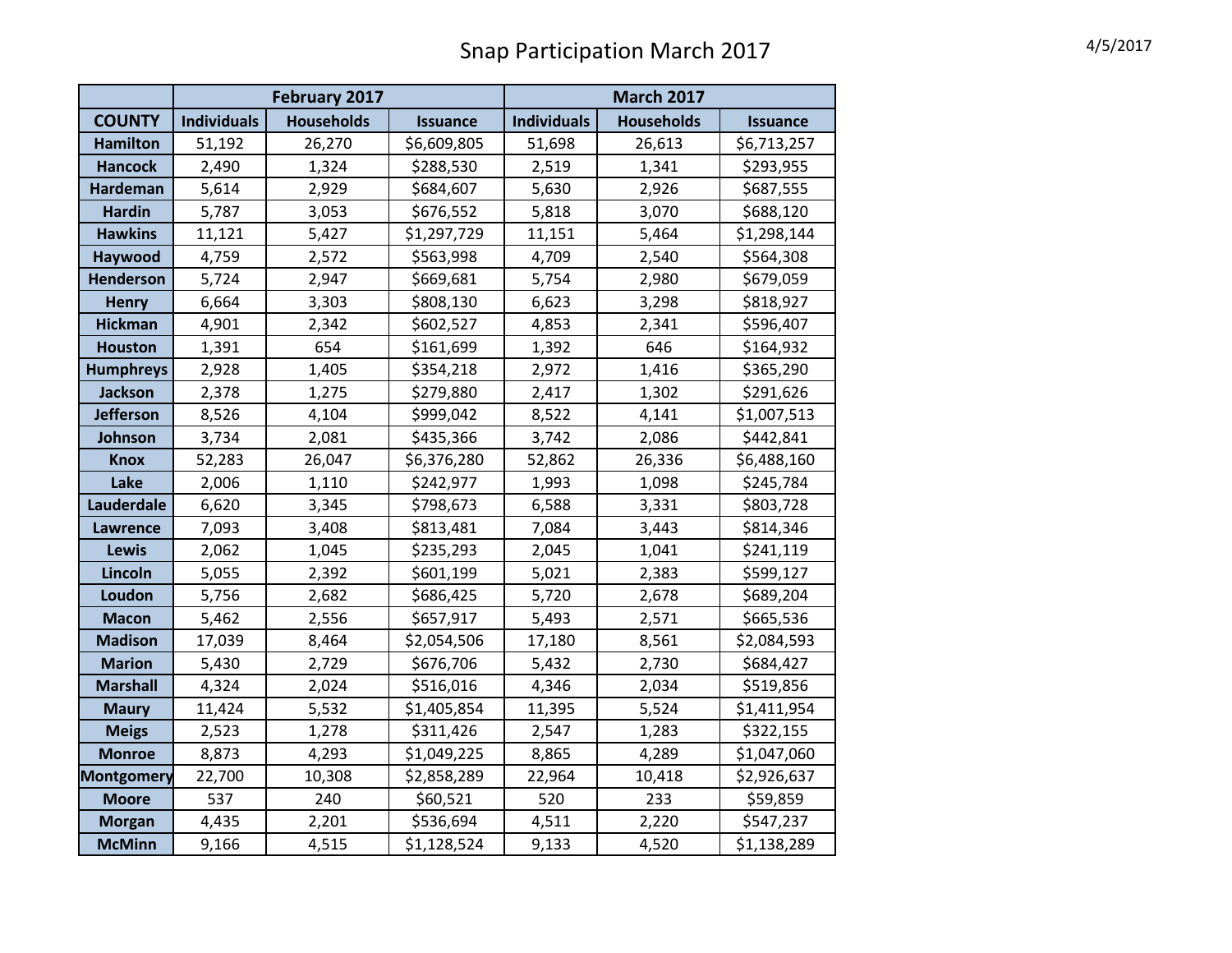## Snap Participation March 2017 4/5/2017

| <b>COUNTY</b>     | February 2017      |                   |                 | <b>March 2017</b>  |                   |                 |
|-------------------|--------------------|-------------------|-----------------|--------------------|-------------------|-----------------|
|                   | <b>Individuals</b> | <b>Households</b> | <b>Issuance</b> | <b>Individuals</b> | <b>Households</b> | <b>Issuance</b> |
| <b>McNairy</b>    | 5,768              | 2,998             | \$668,667       | 5,768              | 2,997             | \$678,347       |
| <b>Obion</b>      | 6,393              | 3,228             | \$756,103       | 6,413              | 3,276             | \$762,297       |
| <b>Overton</b>    | 3,666              | 1,917             | \$413,674       | 3,723              | 1,945             | \$426,340       |
| <b>Perry</b>      | 1,573              | 770               | \$182,047       | 1,607              | 787               | \$188,634       |
| <b>Pickett</b>    | 856                | 441               | \$89,554        | 853                | 442               | \$89,131        |
| <b>Polk</b>       | 2,931              | 1,438             | \$337,349       | 2,926              | 1,443             | \$341,699       |
| Putnam            | 11,239             | 5,597             | \$1,374,255     | 11,418             | 5,676             | \$1,421,261     |
| Rhea              | 6,976              | 3,392             | \$863,866       | 7,093              | 3,455             | \$884,393       |
| Roane             | 8,405              | 4,235             | \$1,003,204     | 8,553              | 4,304             | \$1,036,970     |
| Robertson         | 9,078              | 4,389             | \$1,166,697     | 9,060              | 4,388             | \$1,171,592     |
| <b>Rutherford</b> | 28,706             | 12,512            | \$3,645,365     | 28,857             | 12,588            | \$3,696,162     |
| <b>Scott</b>      | 6,815              | 3,451             | \$794,079       | 6,923              | 3,484             | \$811,996       |
| Sequatchie        | 3,157              | 1,573             | \$392,931       | 3,174              | 1,574             | \$404,518       |
| <b>Sevier</b>     | 12,721             | 5,994             | \$1,485,494     | 12,786             | 6,103             | \$1,506,849     |
| <b>Shelby</b>     | 221,218            | 107,529           | \$30,191,518    | 224,068            | 108,806           | \$30,785,294    |
| <b>Smith</b>      | 3,044              | 1,476             | \$377,764       | 3,052              | 1,486             | \$382,900       |
| <b>Stewart</b>    | 2,117              | 964               | \$238,348       | 2,102              | 965               | \$239,083       |
| <b>Sullivan</b>   | 26,129             | 13,129            | \$3,105,060     | 25,893             | 13,107            | \$3,105,840     |
| <b>Sumner</b>     | 16,955             | 7,649             | \$2,096,845     | 16,923             | 7,624             | \$2,105,044     |
| <b>Tipton</b>     | 10,643             | 5,274             | \$1,350,201     | 10,723             | 5,300             | \$1,362,961     |
| <b>Trousdale</b>  | 1,551              | 750               | \$187,917       | 1,577              | 773               | \$195,767       |
| <b>Unicoi</b>     | 3,102              | 1,598             | \$344,725       | 3,121              | 1,608             | \$354,088       |
| <b>Union</b>      | 4,485              | 2,098             | \$521,896       | 4,450              | 2,103             | \$522,231       |
| <b>Van Buren</b>  | 1,007              | 490               | \$116,623       | 1,011              | 493               | \$115,208       |
| Warren            | 8,095              | 3,883             | \$987,092       | 8,170              | 3,912             | \$1,000,651     |
| Washington        | 18,074             | 9,607             | \$2,205,016     | 18,142             | 9,650             | \$2,228,995     |
| <b>Wayne</b>      | 2,355              | 1,217             | \$262,350       | 2,384              | 1,223             | \$265,059       |
| <b>Weakley</b>    | 6,121              | 3,212             | \$713,088       | 6,178              | 3,231             | \$732,107       |
| White             | 5,041              | 2,455             | \$593,480       | 5,087              | 2,498             | \$605,149       |
| Williamson        | 4,725              | 2,160             | \$566,291       | 4,759              | 2,161             | \$571,091       |
| <b>Wilson</b>     | 10,793             | 5,070             | \$1,370,946     | 10,787             | 5,084             | \$1,388,487     |